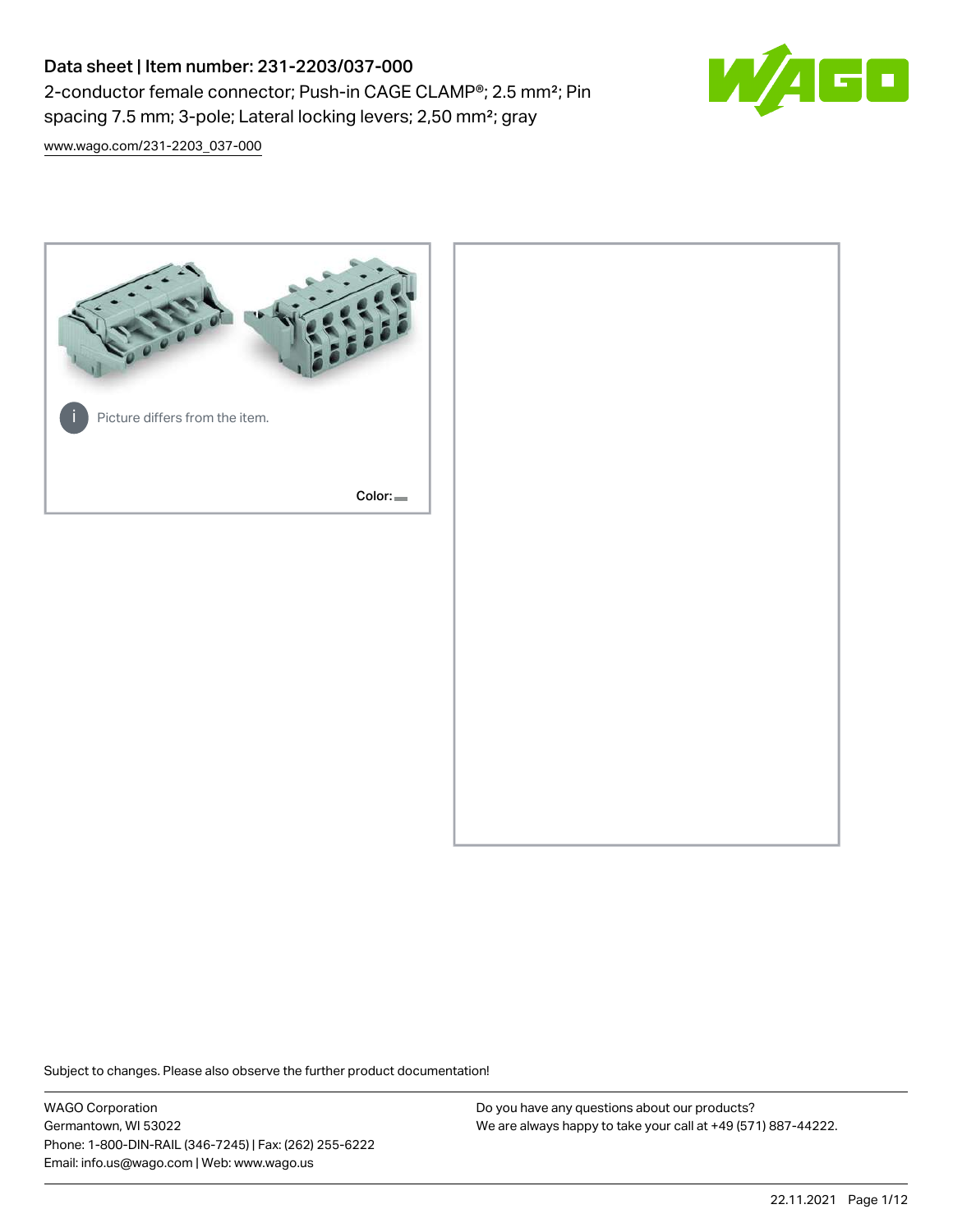

Dimensions in mm

 $L =$  (pole no.  $-2$ ) x pin spacing + 12.5 mm

2- to 3-pole female connectors – one latch only

### Item description

- **Universal connection for all conductor types**
- **Two conductor entries per pole**
- $\blacksquare$ For looping through power or data buses
- $\blacksquare$ Bus connection is retained, even when unmated
- $\blacksquare$ Push-in termination of solid and ferruled conductors
- $\blacksquare$ With coding fingers

Subject to changes. Please also observe the further product documentation!

WAGO Corporation Germantown, WI 53022 Phone: 1-800-DIN-RAIL (346-7245) | Fax: (262) 255-6222 Email: info.us@wago.com | Web: www.wago.us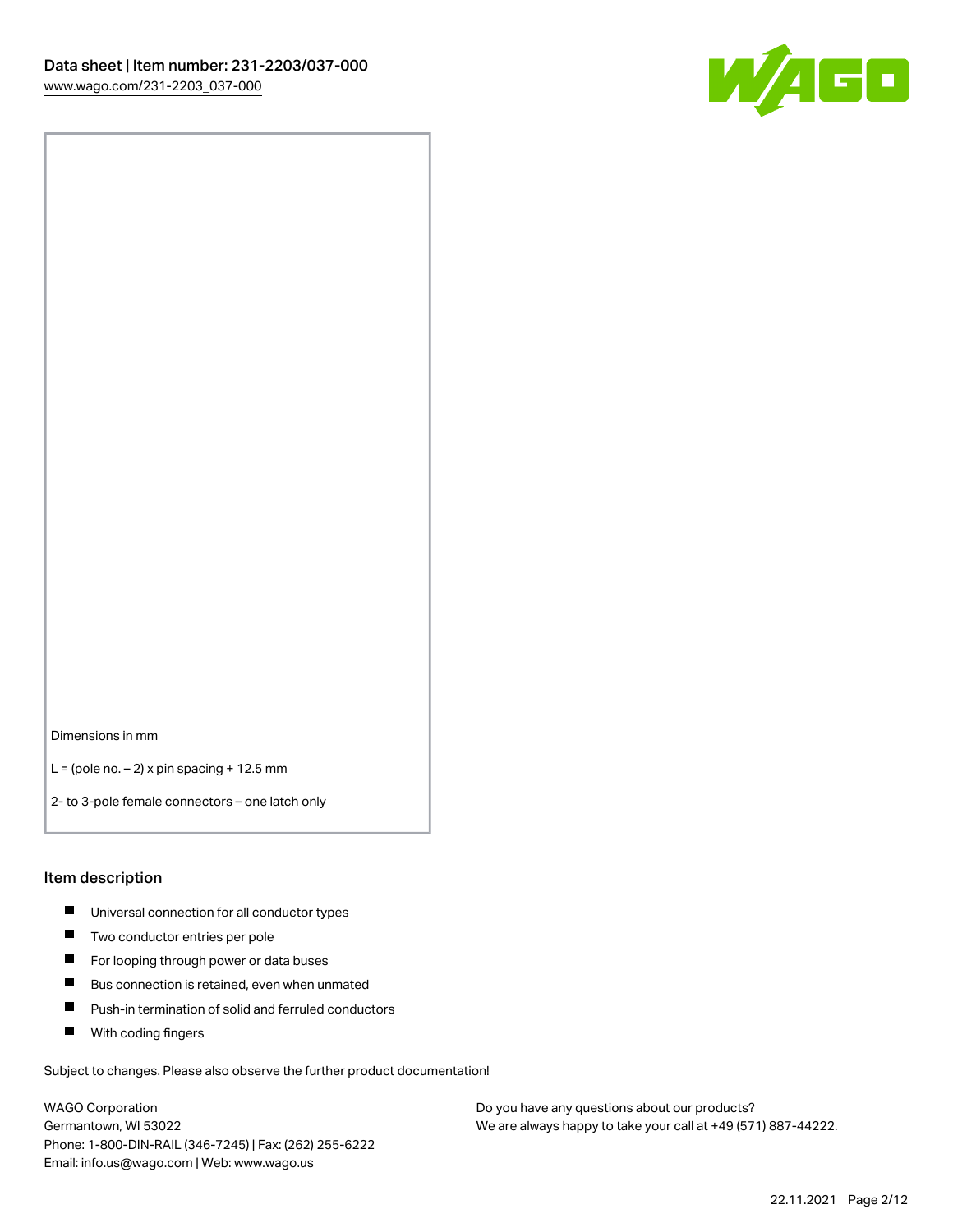

#### Data Notes

| .                    |                                                                                                                                                                                                                                                                                                                                   |
|----------------------|-----------------------------------------------------------------------------------------------------------------------------------------------------------------------------------------------------------------------------------------------------------------------------------------------------------------------------------|
| Safety information 1 | The MCS-MULTI CONNECTION SYSTEM includes connectors<br>without breaking capacity in accordance with DIN EN 61984. When<br>used as intended, these connectors must not be connected<br>/disconnected when live or under load. The circuit design should<br>ensure header pins, which can be touched, are not live when<br>unmated. |
| Variants:            | Gold-plated or partially gold-plated contact surfaces<br>Other versions (or variants) can be requested from WAGO Sales or<br>configured at https://configurator.wago.com/                                                                                                                                                         |

# Electrical data

# IEC Approvals

| Ratings per                 | IEC/EN 60664-1                                                        |
|-----------------------------|-----------------------------------------------------------------------|
| Rated voltage (III / 3)     | 500 V                                                                 |
| Rated surge voltage (III/3) | 6 <sub>k</sub> V                                                      |
| Rated voltage (III/2)       | 630 V                                                                 |
| Rated surge voltage (III/2) | 6 <sub>k</sub> V                                                      |
| Nominal voltage (II/2)      | 1000 V                                                                |
| Rated surge voltage (II/2)  | 6 kV                                                                  |
| Rated current               | 16 A                                                                  |
| Legend (ratings)            | $(III / 2)$ $\triangle$ Overvoltage category III / Pollution degree 2 |

# UL Approvals

| Approvals per                  | UL 1059 |
|--------------------------------|---------|
| Rated voltage UL (Use Group B) | 300 V   |
| Rated current UL (Use Group B) | 20 A    |
| Rated voltage UL (Use Group D) | 300 V   |
| Rated current UL (Use Group D) | 10 A    |

# Ratings per UL

| Rated voltage UL 1977 | 600 V |
|-----------------------|-------|
| Rated current UL 1977 | 20A   |

Subject to changes. Please also observe the further product documentation!

WAGO Corporation Germantown, WI 53022 Phone: 1-800-DIN-RAIL (346-7245) | Fax: (262) 255-6222 Email: info.us@wago.com | Web: www.wago.us Do you have any questions about our products? We are always happy to take your call at +49 (571) 887-44222.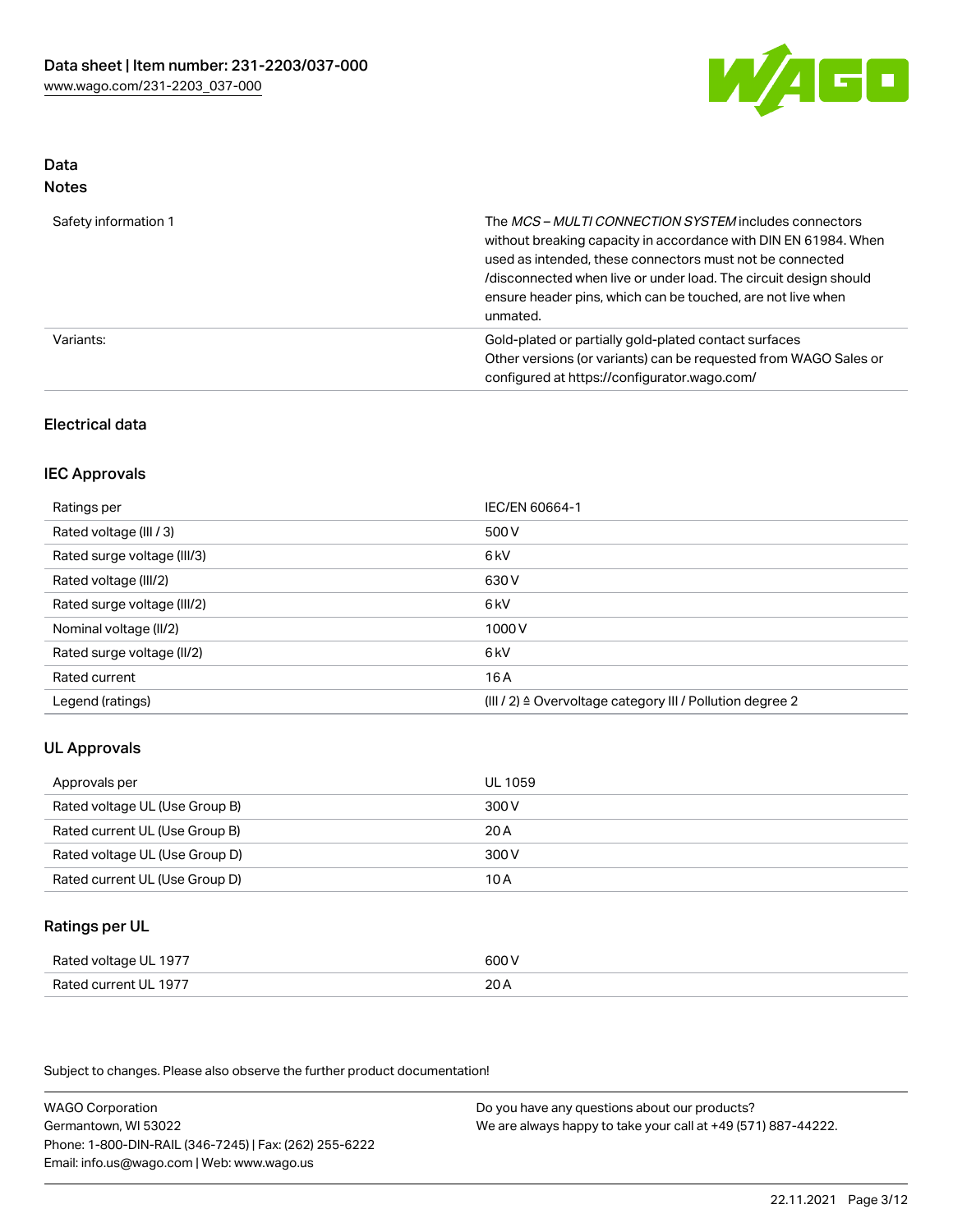

# CSA Approvals

| Approvals per                   | CSA   |
|---------------------------------|-------|
| Rated voltage CSA (Use Group B) | 300 V |
| Rated current CSA (Use Group B) | 15 A  |
| Rated voltage CSA (Use Group D) | 300 V |
| Rated current CSA (Use Group D) | 10 A  |

# Connection data

| Total number of connection points |  |
|-----------------------------------|--|
| Total number of potentials        |  |
| Number of connection types        |  |
| Number of levels                  |  |

# Connection 1

#### Connection technology **Push-in CAGE CLAMP<sup>®</sup>**

| ັ                                                 | Push-in CAGE CLAMP                    |
|---------------------------------------------------|---------------------------------------|
| Actuation type                                    | Operating tool                        |
| Solid conductor                                   | $0.22.5$ mm <sup>2</sup> / 24  12 AWG |
| Fine-stranded conductor                           | $0.22.5$ mm <sup>2</sup> / 24  12 AWG |
| Fine-stranded conductor; with insulated ferrule   | $0.251.5$ mm <sup>2</sup>             |
| Fine-stranded conductor; with uninsulated ferrule | $0.252.5$ mm <sup>2</sup>             |
| Strip length                                      | $910$ mm / 0.35  0.39 inch            |
| Number of poles                                   | 3                                     |
| Conductor entry direction to mating direction     | 0°                                    |

# Physical data

| Pin spacing | 7.5 mm / 0.295 inch   |
|-------------|-----------------------|
| Width       | 36.55 mm / 1.439 inch |
| Height      | 20.8 mm / 0.819 inch  |
| Depth       | 29.8 mm / 1.173 inch  |

# Plug-in connection

| Female connector/socket |
|-------------------------|
| for conductor           |
| No.                     |
| locking lever           |
|                         |

Subject to changes. Please also observe the further product documentation!

| <b>WAGO Corporation</b>                                | Do you have any questions about our products?                 |
|--------------------------------------------------------|---------------------------------------------------------------|
| Germantown, WI 53022                                   | We are always happy to take your call at +49 (571) 887-44222. |
| Phone: 1-800-DIN-RAIL (346-7245)   Fax: (262) 255-6222 |                                                               |
| Email: info.us@wago.com   Web: www.wago.us             |                                                               |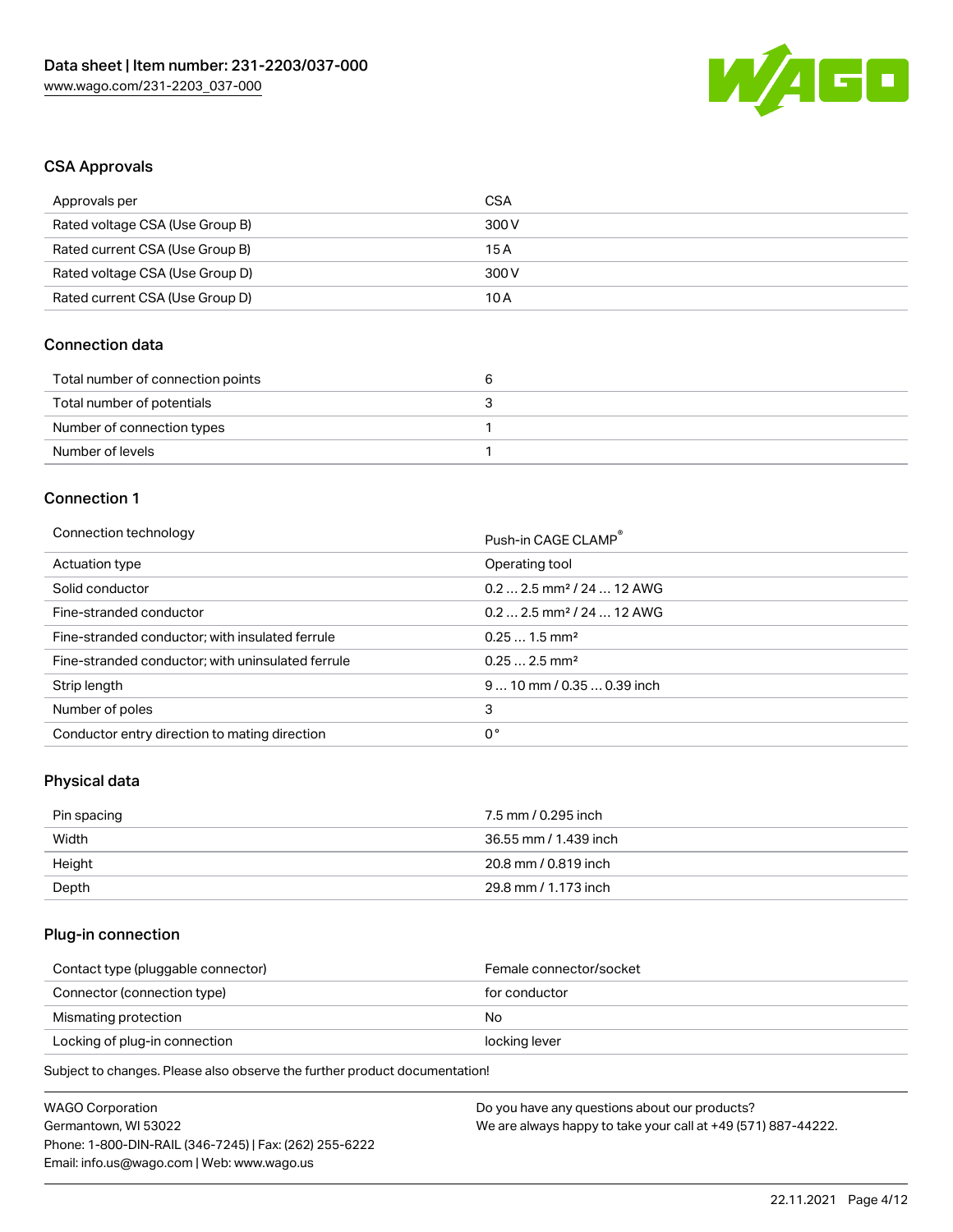

# Material data

| Color                       | gray                              |
|-----------------------------|-----------------------------------|
| Material group              |                                   |
| Insulation material         | Polyamide (PA66)                  |
| Flammability class per UL94 | V <sub>0</sub>                    |
| Clamping spring material    | Chrome nickel spring steel (CrNi) |
| Contact material            | Copper alloy                      |
| Contact plating             | tin-plated                        |
| Fire load                   | 0.193 MJ                          |
| Weight                      | 9.6 <sub>g</sub>                  |

#### Environmental requirements

# Commercial data

| Product Group         | 3 (Multi Conn. System) |
|-----------------------|------------------------|
| PU (SPU)              | 50 Stück               |
| Packaging type        | box                    |
| Country of origin     | PL                     |
| <b>GTIN</b>           | 4044918563697          |
| Customs tariff number | 8536694040             |

# Approvals / Certificates

#### Country specific Approvals

| Logo | Approval                                     | <b>Additional Approval Text</b> | Certificate<br>name |
|------|----------------------------------------------|---------------------------------|---------------------|
|      | CВ<br>DEKRA Certification B.V.               | IEC 61984                       | NL-39756            |
| EMA  | <b>KEMA/KEUR</b><br>DEKRA Certification B.V. | EN 61984                        | 2190761.01          |

#### Ship Approvals

|      | <b>DNV GL</b> | $\overline{\phantom{0}}$ | TAE000016Z  |
|------|---------------|--------------------------|-------------|
| Logo | Approval      | Additional Approval Text | name        |
|      |               |                          | Certificate |

Subject to changes. Please also observe the further product documentation!

| <b>WAGO Corporation</b>                                | Do you have any questions about our products?                 |
|--------------------------------------------------------|---------------------------------------------------------------|
| Germantown, WI 53022                                   | We are always happy to take your call at +49 (571) 887-44222. |
| Phone: 1-800-DIN-RAIL (346-7245)   Fax: (262) 255-6222 |                                                               |
| Email: info.us@wago.com   Web: www.wago.us             |                                                               |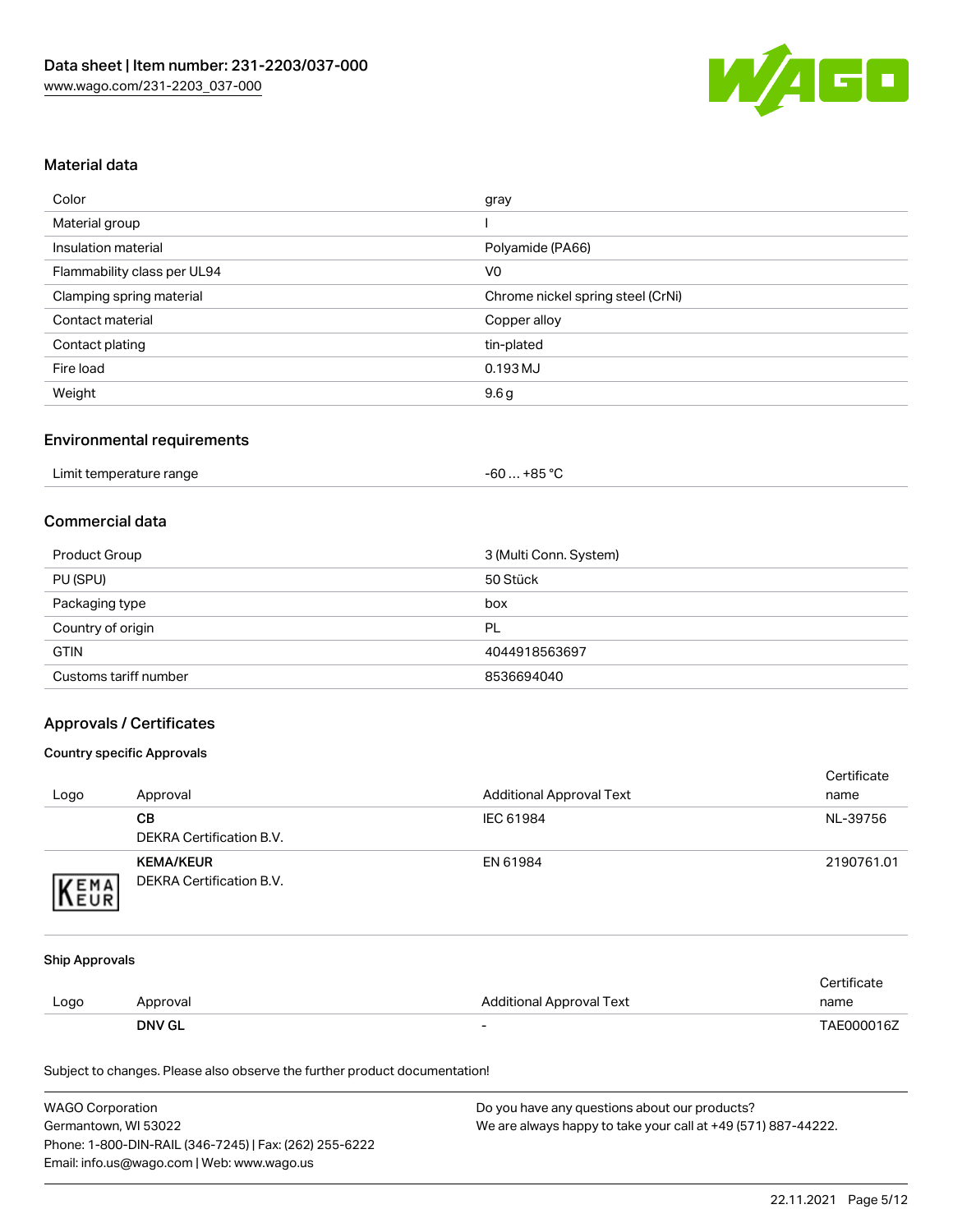GO W

Det Norske Veritas, Germanischer Lloyd

#### UL-Approvals

|                            |                                     |                                 | Certificate |
|----------------------------|-------------------------------------|---------------------------------|-------------|
| Logo                       | Approval                            | <b>Additional Approval Text</b> | name        |
|                            | cURus                               | <b>UL 1977</b>                  | E45171      |
| $\sum_{\alpha}$            | Underwriters Laboratories Inc.      |                                 |             |
| $\boldsymbol{\theta}$<br>Л | UL<br>UL International Germany GmbH | <b>UL 1059</b>                  | E45172      |

# **Counterpart**

| $\frac{1}{2}$<br>1 March | Item no.731-603<br>1-conductor male connector; CAGE CLAMP <sup>®</sup> ; 2.5 mm <sup>2</sup> ; Pin spacing 7.5 mm; 3-pole; 2,50 mm <sup>2</sup> ;<br>qrav | www.wago.com/731-603 |  |
|--------------------------|-----------------------------------------------------------------------------------------------------------------------------------------------------------|----------------------|--|
|                          |                                                                                                                                                           |                      |  |

|              | Item no.231-233/001-000<br>Male header; 3-pole; THT; 1.0 x 1.0 mm solder pin; straight; pin spacing 7.5 mm; gray | www.wago.com/231-233/001-<br>000 |
|--------------|------------------------------------------------------------------------------------------------------------------|----------------------------------|
| <b>AND R</b> | Item no.231-833/001-000<br>$TUT$ male header 1.0 v 1.0 mm solder pini angled. Din aposing 7.5 mm 2. polei are u  | www.wago.com/231-833/001-<br>nnn |

|                                                                                    | -------- |
|------------------------------------------------------------------------------------|----------|
| THT male header; 1.0 x 1.0 mm solder pin; angled; Pin spacing 7.5 mm; 3-pole; gray | 000      |

# Optional accessories

Phone: 1-800-DIN-RAIL (346-7245) | Fax: (262) 255-6222

Email: info.us@wago.com | Web: www.wago.us

# Testing accessories

| i esting accessories                                                                  |                                                                                                                              |                                               |                      |
|---------------------------------------------------------------------------------------|------------------------------------------------------------------------------------------------------------------------------|-----------------------------------------------|----------------------|
| Testing accessories                                                                   |                                                                                                                              |                                               |                      |
|                                                                                       | Item no.: 210-136<br>Test plug; 2 mm Ø; with 500 mm cable                                                                    |                                               | www.wago.com/210-136 |
|                                                                                       | Item no.: 231-662<br>Test plugs for female connectors; for 7.5 mm and 7.62 mm pin spacing; 2,50 mm <sup>2</sup> ; light gray |                                               | www.wago.com/231-662 |
| <b>Ferrules</b>                                                                       |                                                                                                                              |                                               |                      |
| Ferrule                                                                               |                                                                                                                              |                                               |                      |
|                                                                                       | Item no.: 216-101<br>Ferrule; Sleeve for 0.5 mm <sup>2</sup> / AWG 22; uninsulated; electro-tin plated; silver-colored       |                                               | www.wago.com/216-101 |
|                                                                                       | Item no.: 216-104                                                                                                            |                                               | www.wago.com/216-104 |
|                                                                                       | Subject to changes. Please also observe the further product documentation!                                                   |                                               |                      |
| <b>WAGO Corporation</b>                                                               |                                                                                                                              | Do you have any questions about our products? |                      |
| Germantown, WI 53022<br>We are always happy to take your call at +49 (571) 887-44222. |                                                                                                                              |                                               |                      |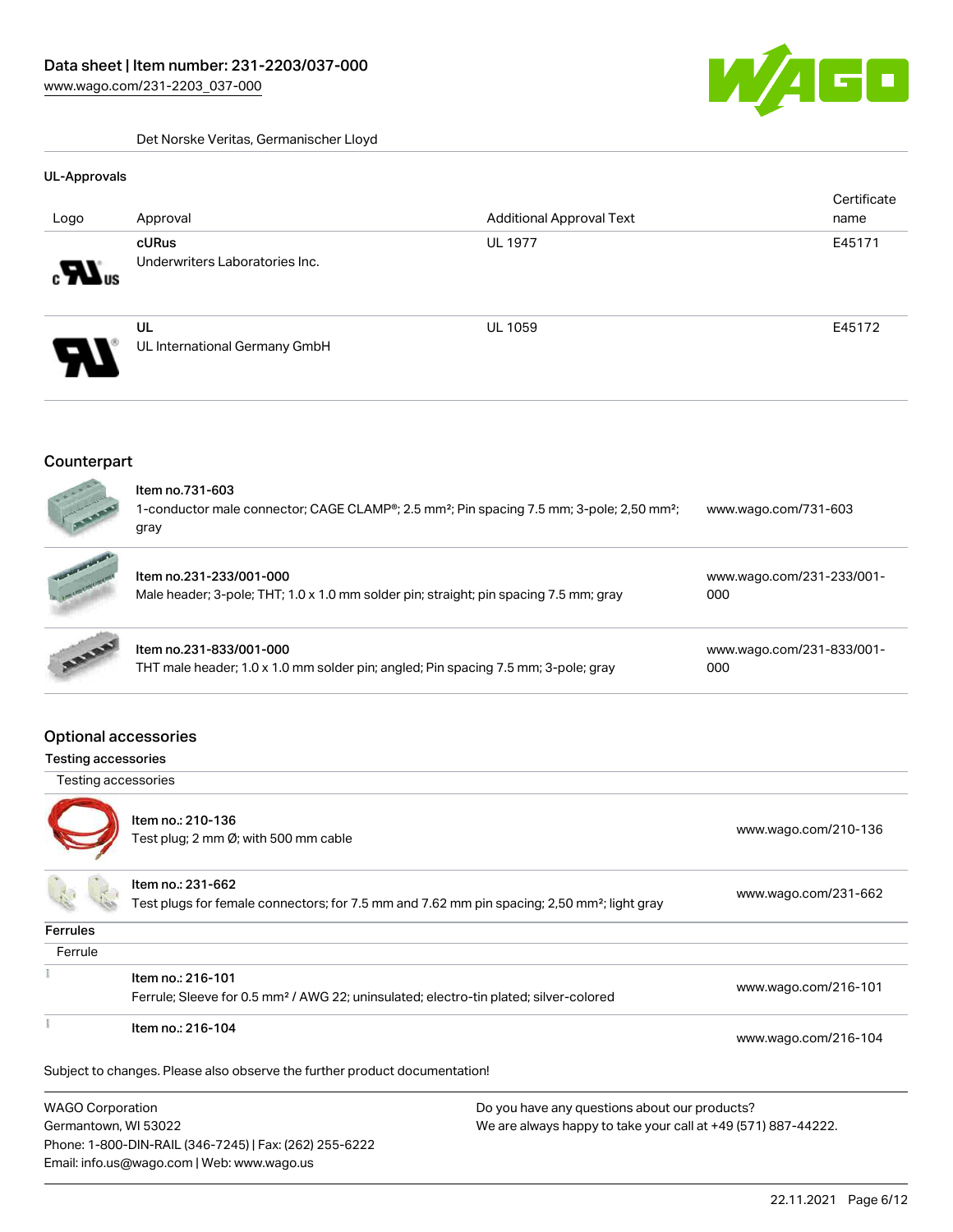# Data sheet | Item number: 231-2203/037-000

[www.wago.com/231-2203\\_037-000](http://www.wago.com/231-2203_037-000)



|    | Ferrule; Sleeve for 1.5 mm <sup>2</sup> / AWG 16; uninsulated; electro-tin plated; silver-colored                                                                                  |                      |
|----|------------------------------------------------------------------------------------------------------------------------------------------------------------------------------------|----------------------|
|    | Item no.: 216-106<br>Ferrule; Sleeve for 2.5 mm <sup>2</sup> / AWG 14; uninsulated; electro-tin plated; silver-colored                                                             | www.wago.com/216-106 |
| I  | Item no.: 216-107<br>Ferrule; Sleeve for 4 mm <sup>2</sup> / AWG 12; uninsulated; electro-tin plated                                                                               | www.wago.com/216-107 |
|    | Item no.: 216-108<br>Ferrule; Sleeve for 6 mm <sup>2</sup> / AWG 10; uninsulated; electro-tin plated; silver-colored                                                               | www.wago.com/216-108 |
| ſ  | Item no.: 216-109<br>Ferrule; Sleeve for 10 mm <sup>2</sup> / AWG 8; uninsulated; electro-tin plated                                                                               | www.wago.com/216-109 |
|    | Item no.: 216-102<br>Ferrule; Sleeve for 0.75 mm <sup>2</sup> / AWG 20; uninsulated; electro-tin plated; silver-colored                                                            | www.wago.com/216-102 |
|    | Item no.: 216-103<br>Ferrule; Sleeve for 1 mm <sup>2</sup> / AWG 18; uninsulated; electro-tin plated                                                                               | www.wago.com/216-103 |
| ı  | Item no.: 216-110<br>Ferrule; Sleeve for 16 mm <sup>2</sup> / AWG 6; uninsulated; electro-tin plated; metallic brown                                                               | www.wago.com/216-110 |
|    | Item no.: 216-123<br>Ferrule; Sleeve for 1 mm <sup>2</sup> / AWG 18; uninsulated; electro-tin plated; silver-colored                                                               | www.wago.com/216-123 |
| î. | Item no.: 216-122<br>Ferrule; Sleeve for 0.75 mm <sup>2</sup> / AWG 20; uninsulated; electro-tin plated; silver-colored                                                            | www.wago.com/216-122 |
| Ĭ. | Item no.: 216-124<br>Ferrule; Sleeve for 1.5 mm <sup>2</sup> / AWG 16; uninsulated; electro-tin plated                                                                             | www.wago.com/216-124 |
|    | Item no.: 216-142<br>Ferrule; Sleeve for 0.75 mm <sup>2</sup> / 18 AWG; uninsulated; electro-tin plated; electrolytic copper; gastight<br>crimped; acc. to DIN 46228, Part 1/08.92 | www.wago.com/216-142 |
|    | Item no.: 216-132<br>Ferrule; Sleeve for 0.34 mm <sup>2</sup> / AWG 24; uninsulated; electro-tin plated                                                                            | www.wago.com/216-132 |
| i. | Item no.: 216-121<br>Ferrule; Sleeve for 0.5 mm <sup>2</sup> / AWG 22; uninsulated; electro-tin plated; silver-colored                                                             | www.wago.com/216-121 |
|    | Item no.: 216-143<br>Ferrule; Sleeve for 1 mm <sup>2</sup> / AWG 18; uninsulated; electro-tin plated; electrolytic copper; gastight<br>crimped; acc. to DIN 46228, Part 1/08.92    | www.wago.com/216-143 |
|    | Item no.: 216-131<br>Ferrule; Sleeve for 0.25 mm <sup>2</sup> / AWG 24; uninsulated; electro-tin plated; silver-colored                                                            | www.wago.com/216-131 |
|    | Item no.: 216-141<br>Ferrule; Sleeve for 0.5 mm <sup>2</sup> / 20 AWG; uninsulated; electro-tin plated; electrolytic copper; gastight<br>crimped; acc. to DIN 46228, Part 1/08.92  | www.wago.com/216-141 |
|    | Item no.: 216-152<br>Ferrule; Sleeve for 0.34 mm <sup>2</sup> / AWG 24; uninsulated; electro-tin plated                                                                            | www.wago.com/216-152 |
|    |                                                                                                                                                                                    |                      |

Subject to changes. Please also observe the further product documentation!

| WAGO Corporation                                       | Do you have any questions about our products?                 |
|--------------------------------------------------------|---------------------------------------------------------------|
| Germantown, WI 53022                                   | We are always happy to take your call at +49 (571) 887-44222. |
| Phone: 1-800-DIN-RAIL (346-7245)   Fax: (262) 255-6222 |                                                               |
| Email: info.us@wago.com   Web: www.wago.us             |                                                               |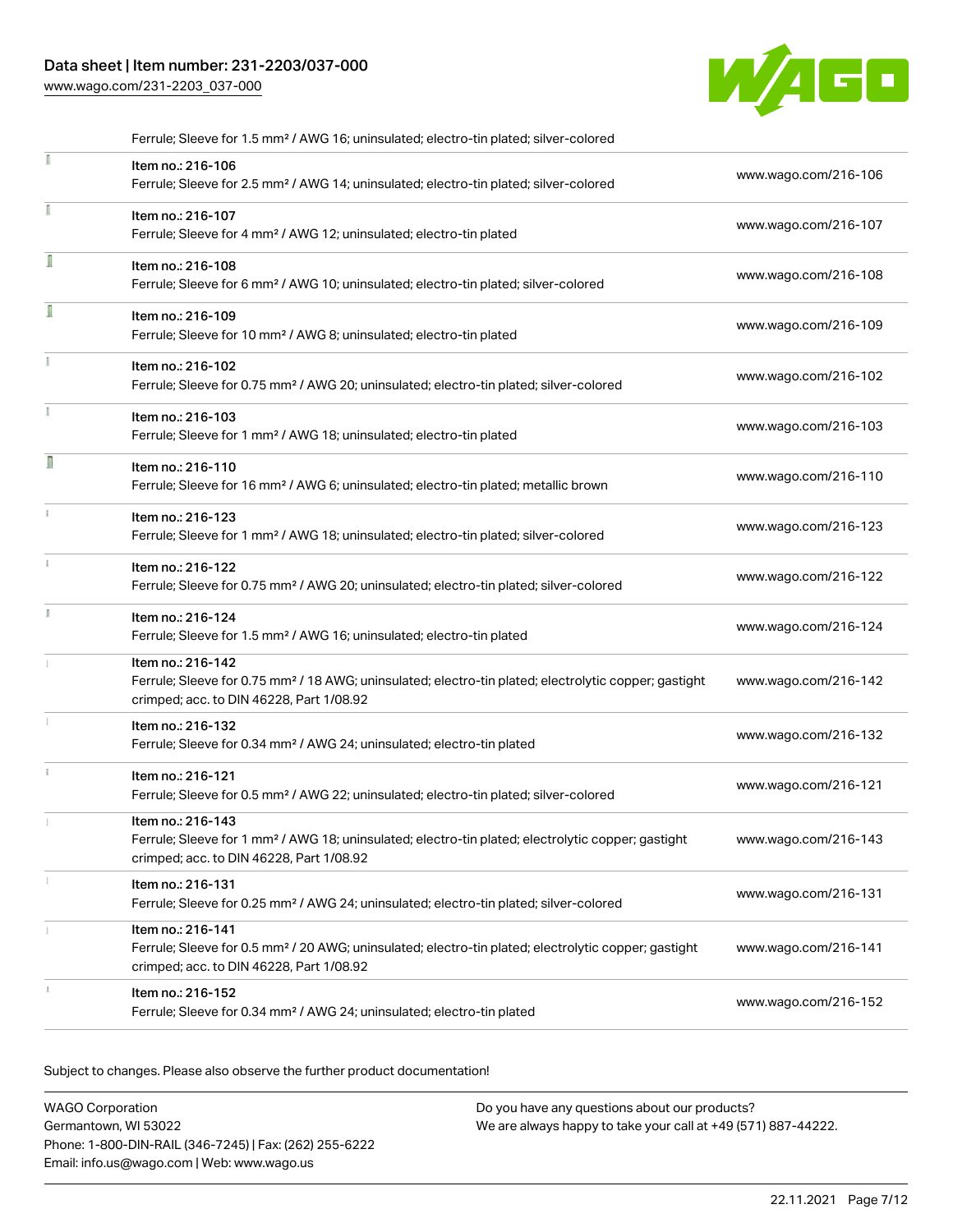# Data sheet | Item number: 231-2203/037-000

[www.wago.com/231-2203\\_037-000](http://www.wago.com/231-2203_037-000)



|   | Item no.: 216-203<br>Ferrule; Sleeve for 1 mm <sup>2</sup> / AWG 18; insulated; electro-tin plated; red                                                                                                    | www.wago.com/216-203 |
|---|------------------------------------------------------------------------------------------------------------------------------------------------------------------------------------------------------------|----------------------|
| п | Item no.: 216-206<br>Ferrule; Sleeve for 2.5 mm <sup>2</sup> / AWG 14; insulated; electro-tin plated; blue                                                                                                 | www.wago.com/216-206 |
|   | Item no.: 216-207<br>Ferrule; Sleeve for 4 mm <sup>2</sup> / AWG 12; insulated; electro-tin plated; gray                                                                                                   | www.wago.com/216-207 |
|   | Item no.: 216-202<br>Ferrule; Sleeve for 0.75 mm <sup>2</sup> / 18 AWG; insulated; electro-tin plated; gray                                                                                                | www.wago.com/216-202 |
|   | Item no.: 216-151<br>Ferrule; Sleeve for 0.25 mm <sup>2</sup> / AWG 24; uninsulated; electro-tin plated                                                                                                    | www.wago.com/216-151 |
| 1 | Item no.: 216-204<br>Ferrule; Sleeve for 1.5 mm <sup>2</sup> / AWG 16; insulated; electro-tin plated; black                                                                                                | www.wago.com/216-204 |
|   | Item no.: 216-209<br>Ferrule; Sleeve for 10 mm <sup>2</sup> / AWG 8; insulated; electro-tin plated; red                                                                                                    | www.wago.com/216-209 |
|   | Item no.: 216-205<br>Ferrule; Sleeve for 2.08 mm <sup>2</sup> / AWG 14; insulated; electro-tin plated; yellow                                                                                              | www.wago.com/216-205 |
|   | Item no.: 216-144<br>Ferrule; Sleeve for 1.5 mm <sup>2</sup> / AWG 16; uninsulated; electro-tin plated; electrolytic copper; gastight<br>crimped; acc. to DIN 46228, Part 1/08.92; silver-colored          | www.wago.com/216-144 |
|   | Item no.: 216-208<br>Ferrule; Sleeve for 6 mm <sup>2</sup> / AWG 10; insulated; electro-tin plated; electrolytic copper; gastight crimped; www.wago.com/216-208<br>acc. to DIN 46228, Part 4/09.90; yellow |                      |
|   | Item no.: 216-201<br>Ferrule; Sleeve for 0.5 mm <sup>2</sup> / 20 AWG; insulated; electro-tin plated; white                                                                                                | www.wago.com/216-201 |
|   | Item no.: 216-223<br>Ferrule; Sleeve for 1 mm <sup>2</sup> / AWG 18; insulated; electro-tin plated; red                                                                                                    | www.wago.com/216-223 |
|   | Item no.: 216-210<br>Ferrule; Sleeve for 16 mm <sup>2</sup> / AWG 6; insulated; electro-tin plated; electrolytic copper; gastight crimped; www.wago.com/216-210<br>acc. to DIN 46228, Part 4/09.90; blue   |                      |
|   | Item no.: 216-241<br>Ferrule; Sleeve for 0.5 mm <sup>2</sup> / 20 AWG; insulated; electro-tin plated; electrolytic copper; gastight<br>crimped; acc. to DIN 46228, Part 4/09.90; white                     | www.wago.com/216-241 |
|   | Item no.: 216-242<br>Ferrule; Sleeve for 0.75 mm <sup>2</sup> / 18 AWG; insulated; electro-tin plated; electrolytic copper; gastight<br>crimped; acc. to DIN 46228, Part 4/09.90; gray                     | www.wago.com/216-242 |
|   | Item no.: 216-222<br>Ferrule; Sleeve for 0.75 mm <sup>2</sup> / 18 AWG; insulated; electro-tin plated; gray                                                                                                | www.wago.com/216-222 |
|   | Item no.: 216-221<br>Ferrule; Sleeve for 0.5 mm <sup>2</sup> / 20 AWG; insulated; electro-tin plated; white                                                                                                | www.wago.com/216-221 |
| Ω | Item no.: 216-224                                                                                                                                                                                          | www.wago.com/216-224 |

WAGO Corporation Germantown, WI 53022 Phone: 1-800-DIN-RAIL (346-7245) | Fax: (262) 255-6222 Email: info.us@wago.com | Web: www.wago.us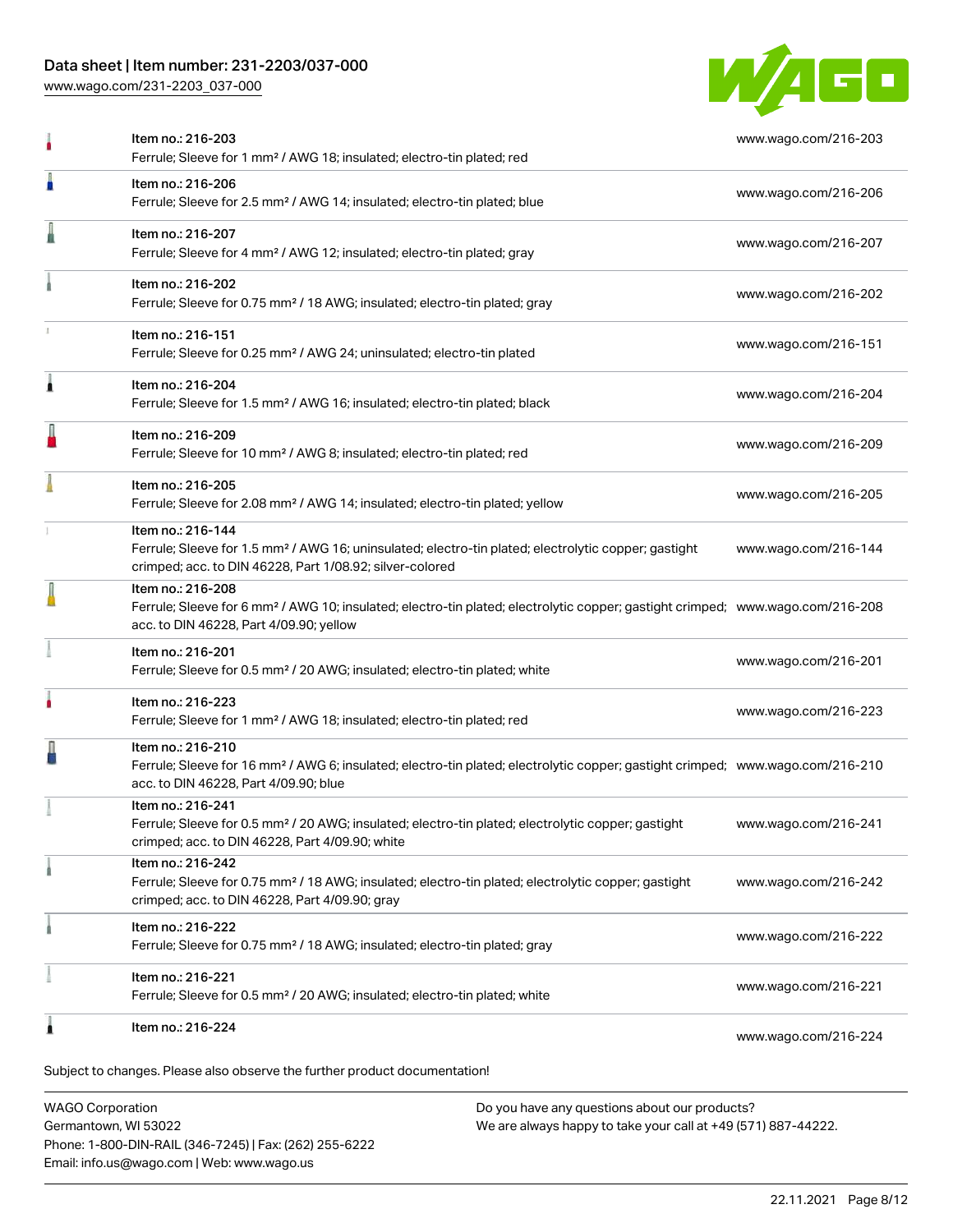[www.wago.com/231-2203\\_037-000](http://www.wago.com/231-2203_037-000)



Ferrule; Sleeve for 1.5 mm² / AWG 16; insulated; electro-tin plated; black

|   | Item no.: 216-243<br>Ferrule; Sleeve for 1 mm <sup>2</sup> / AWG 18; insulated; electro-tin plated; electrolytic copper; gastight crimped; www.wago.com/216-243<br>acc. to DIN 46228, Part 4/09.90; red                  |                      |
|---|--------------------------------------------------------------------------------------------------------------------------------------------------------------------------------------------------------------------------|----------------------|
| Â | Item no.: 216-244<br>Ferrule; Sleeve for 1.5 mm <sup>2</sup> / AWG 16; insulated; electro-tin plated; electrolytic copper; gastight<br>crimped; acc. to DIN 46228, Part 4/09.90; black                                   | www.wago.com/216-244 |
|   | Item no.: 216-263<br>Ferrule; Sleeve for 1 mm <sup>2</sup> / AWG 18; insulated; electro-tin plated; electrolytic copper; gastight crimped; www.wago.com/216-263<br>acc. to DIN 46228, Part 4/09.90; red                  |                      |
| Å | Item no.: 216-246<br>Ferrule; Sleeve for 2.5 mm <sup>2</sup> / AWG 14; insulated; electro-tin plated; electrolytic copper; gastight<br>crimped; acc. to DIN 46228, Part 4/09.90; blue                                    | www.wago.com/216-246 |
|   | Item no.: 216-266<br>Ferrule; Sleeve for 2.5 mm <sup>2</sup> / AWG 14; insulated; electro-tin plated; electrolytic copper; gastight<br>crimped; acc. to DIN 46228, Part 4/09.90; blue                                    | www.wago.com/216-266 |
| 1 | Item no.: 216-264<br>Ferrule; Sleeve for 1.5 mm <sup>2</sup> / AWG 16; insulated; electro-tin plated; electrolytic copper; gastight<br>crimped; acc. to DIN 46228, Part 4/09.90; black                                   | www.wago.com/216-264 |
| 1 | Item no.: 216-284<br>Ferrule; Sleeve for 1.5 mm <sup>2</sup> / AWG 16; insulated; electro-tin plated; electrolytic copper; gastight<br>crimped; acc. to DIN 46228, Part 4/09.90; black                                   | www.wago.com/216-284 |
| A | Item no.: 216-286<br>Ferrule; Sleeve for 2.5 mm <sup>2</sup> / AWG 14; insulated; electro-tin plated; electrolytic copper; gastight<br>crimped; acc. to DIN 46228, Part 4/09.90; blue                                    | www.wago.com/216-286 |
|   | Item no.: 216-287<br>Ferrule; Sleeve for 4 mm <sup>2</sup> / AWG 12; insulated; electro-tin plated; electrolytic copper; gastight crimped; www.wago.com/216-287<br>acc. to DIN 46228, Part 4/09.90; gray                 |                      |
|   | Item no.: 216-262<br>Ferrule; Sleeve for 0.75 mm <sup>2</sup> / 18 AWG; insulated; electro-tin plated; electrolytic copper; gastight<br>crimped; acc. to DIN 46228, Part 4/09.90; gray                                   | www.wago.com/216-262 |
|   | Item no.: 216-288<br>Ferrule; Sleeve for 6 mm <sup>2</sup> / AWG 10; insulated; electro-tin plated; electrolytic copper; gastight crimped; www.wago.com/216-288<br>acc. to DIN 46228, Part 4/09.90; yellow               |                      |
|   | Item no.: 216-289<br>Ferrule; Sleeve for 10 mm <sup>2</sup> / AWG 8; insulated; electro-tin plated; electrolytic copper; gastight crimped; www.wago.com/216-289<br>acc. to DIN 46228, Part 4/09.90; red                  |                      |
|   | Item no.: 216-301<br>Ferrule; Sleeve for 0.25 mm <sup>2</sup> / AWG 24; insulated; electro-tin plated; yellow                                                                                                            | www.wago.com/216-301 |
|   | Item no.: 216-321<br>Ferrule; Sleeve for 0.25 mm <sup>2</sup> / AWG 24; insulated; electro-tin plated; yellow                                                                                                            | www.wago.com/216-321 |
| ۸ | Item no.: 216-322<br>Ferrule; Sleeve for 0.34 mm <sup>2</sup> / 22 AWG; insulated; electro-tin plated; green                                                                                                             | www.wago.com/216-322 |
|   | Item no.: 216-267<br>Ferrule; Sleeve for 4 mm <sup>2</sup> / AWG 12; insulated; electro-tin plated; electrolytic copper; gastight crimped;<br>Subject to changes. Please also observe the further product documentation! | www.wago.com/216-267 |
|   |                                                                                                                                                                                                                          |                      |

WAGO Corporation Germantown, WI 53022 Phone: 1-800-DIN-RAIL (346-7245) | Fax: (262) 255-6222 Email: info.us@wago.com | Web: www.wago.us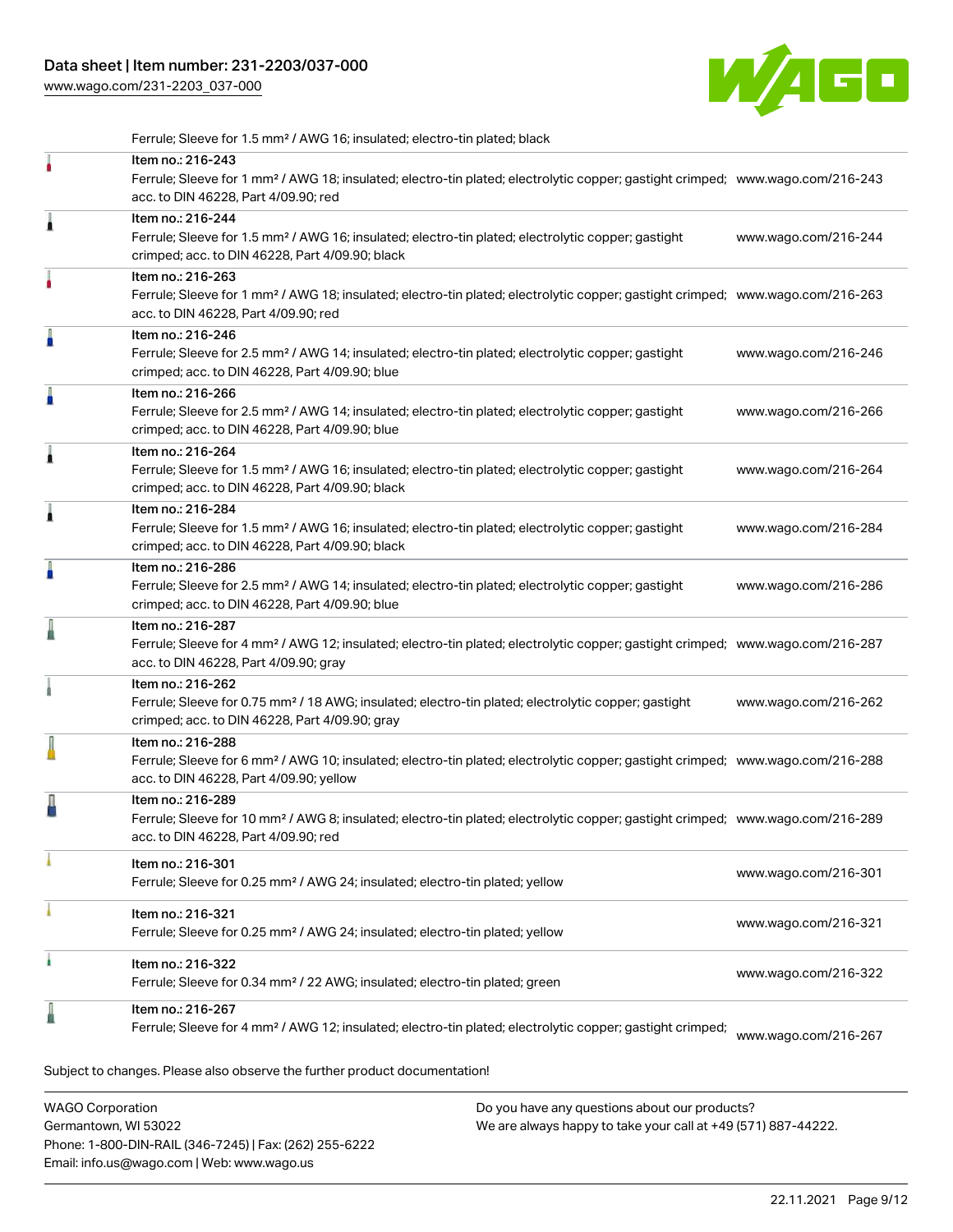[www.wago.com/231-2203\\_037-000](http://www.wago.com/231-2203_037-000)

Email: info.us@wago.com | Web: www.wago.us



acc. to DIN 46228, Part 4/09.90; gray

|                                                 | Item no.: 216-302<br>Ferrule; Sleeve for 0.34 mm <sup>2</sup> / 22 AWG; insulated; electro-tin plated; light turquoise                                                                         |                                                                                                                |          | www.wago.com/216-302 |
|-------------------------------------------------|------------------------------------------------------------------------------------------------------------------------------------------------------------------------------------------------|----------------------------------------------------------------------------------------------------------------|----------|----------------------|
|                                                 |                                                                                                                                                                                                |                                                                                                                |          |                      |
| <b>Marking accessories</b>                      |                                                                                                                                                                                                |                                                                                                                |          |                      |
| Marking strip                                   |                                                                                                                                                                                                |                                                                                                                |          |                      |
|                                                 | Item no.: 210-331/750-202<br>Marking strips; as a DIN A4 sheet; MARKED; 1-16 (100x); Height of marker strip: 2.3 mm/0.091 in; Strip<br>length 182 mm; Horizontal marking; Self-adhesive; white |                                                                                                                | /750-202 | www.wago.com/210-331 |
|                                                 | Item no.: 210-332/750-020<br>Marking strips; as a DIN A4 sheet; MARKED; 1-20 (80x); Height of marker strip: 3 mm; Strip length 182<br>mm; Horizontal marking; Self-adhesive; white             |                                                                                                                | /750-020 | www.wago.com/210-332 |
| <b>Tools</b>                                    |                                                                                                                                                                                                |                                                                                                                |          |                      |
| Operating tool                                  |                                                                                                                                                                                                |                                                                                                                |          |                      |
|                                                 | Item no.: 210-657<br>Operating tool; Blade: 3.5 x 0.5 mm; with a partially insulated shaft; short; multicoloured                                                                               |                                                                                                                |          | www.wago.com/210-657 |
|                                                 | Item no.: 210-720<br>Operating tool; Blade: 3.5 x 0.5 mm; with a partially insulated shaft; multicoloured                                                                                      |                                                                                                                |          | www.wago.com/210-720 |
| <b>Strain relief</b>                            |                                                                                                                                                                                                |                                                                                                                |          |                      |
| Strain relief plate                             |                                                                                                                                                                                                |                                                                                                                |          |                      |
|                                                 | Item no.: 734-328<br>Strain relief plate; gray                                                                                                                                                 |                                                                                                                |          | www.wago.com/734-328 |
| Insulations stops                               |                                                                                                                                                                                                |                                                                                                                |          |                      |
| Insulation stop                                 |                                                                                                                                                                                                |                                                                                                                |          |                      |
|                                                 | Item no.: 231-673<br>Insulation stop; 0.08-0.2 mm <sup>2</sup> / 0.2 mm <sup>2</sup> "s"; white                                                                                                |                                                                                                                |          | www.wago.com/231-673 |
| FER                                             | Item no.: 231-674<br>Insulation stop; 0.25 - 0.5 mm <sup>2</sup> ; light gray                                                                                                                  |                                                                                                                |          | www.wago.com/231-674 |
|                                                 | Item no.: 231-675<br>Insulation stop; 0.75 - 1 mm <sup>2</sup> ; dark gray                                                                                                                     |                                                                                                                |          | www.wago.com/231-675 |
| <b>Downloads</b><br><b>Documentation</b>        |                                                                                                                                                                                                |                                                                                                                |          |                      |
| <b>Additional Information</b>                   |                                                                                                                                                                                                |                                                                                                                |          |                      |
| Technical explanations                          |                                                                                                                                                                                                | 2019 Apr 3                                                                                                     | pdf      | Download             |
|                                                 | Subject to changes. Please also observe the further product documentation!                                                                                                                     |                                                                                                                |          |                      |
| <b>WAGO Corporation</b><br>Germantown, WI 53022 | Phone: 1-800-DIN-RAIL (346-7245)   Fax: (262) 255-6222                                                                                                                                         | Do you have any questions about our products?<br>We are always happy to take your call at +49 (571) 887-44222. |          |                      |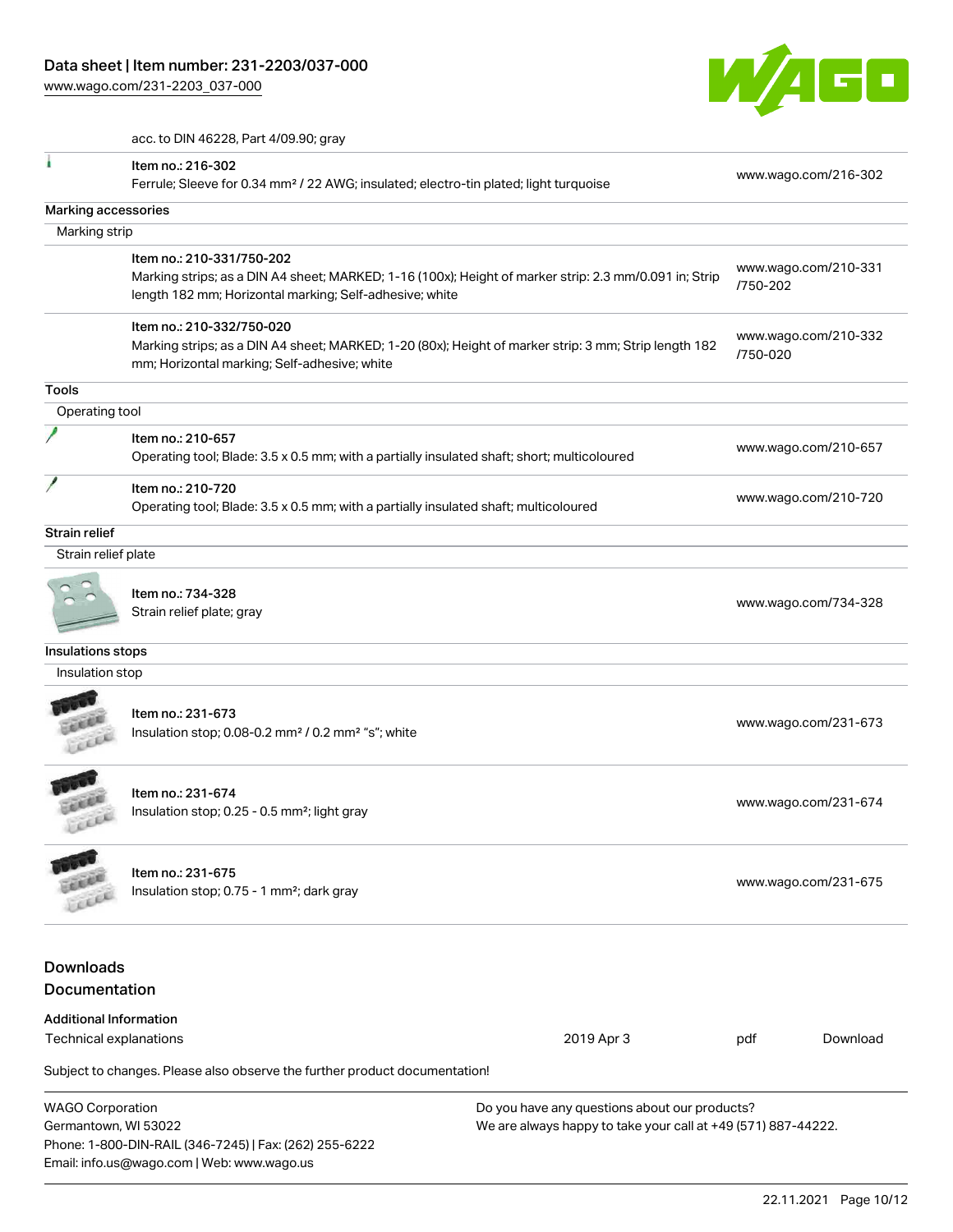

2.0 MB

| <b>CAD files</b>                                                                                                                                            |            |          |
|-------------------------------------------------------------------------------------------------------------------------------------------------------------|------------|----------|
| CAD data                                                                                                                                                    |            |          |
| 2D/3D Models 231-2203/037-000                                                                                                                               | <b>URL</b> | Download |
| CAE data                                                                                                                                                    |            |          |
| EPLAN Data Portal 231-2203/037-000                                                                                                                          | <b>URL</b> | Download |
| ZUKEN Portal 231-2203/037-000                                                                                                                               | <b>URL</b> | Download |
| EPLAN Data Portal 231-2203/037-000                                                                                                                          | <b>URL</b> | Download |
| <b>Environmental Product Compliance</b>                                                                                                                     |            |          |
| <b>Compliance Search</b>                                                                                                                                    |            |          |
| Environmental Product Compliance 231-2203/037-000                                                                                                           |            | Download |
| 2-conductor female connector; Push-in CAGE CLAMP®; 2.5 mm <sup>2</sup> ; Pin spacing 7.5 mm;<br>3-pole; Lateral locking levers; 2,50 mm <sup>2</sup> ; gray |            |          |

Installation Notes

Conductor termination

Subject to changes. Please also observe the further product documentation!

WAGO Corporation Germantown, WI 53022 Phone: 1-800-DIN-RAIL (346-7245) | Fax: (262) 255-6222 Email: info.us@wago.com | Web: www.wago.us